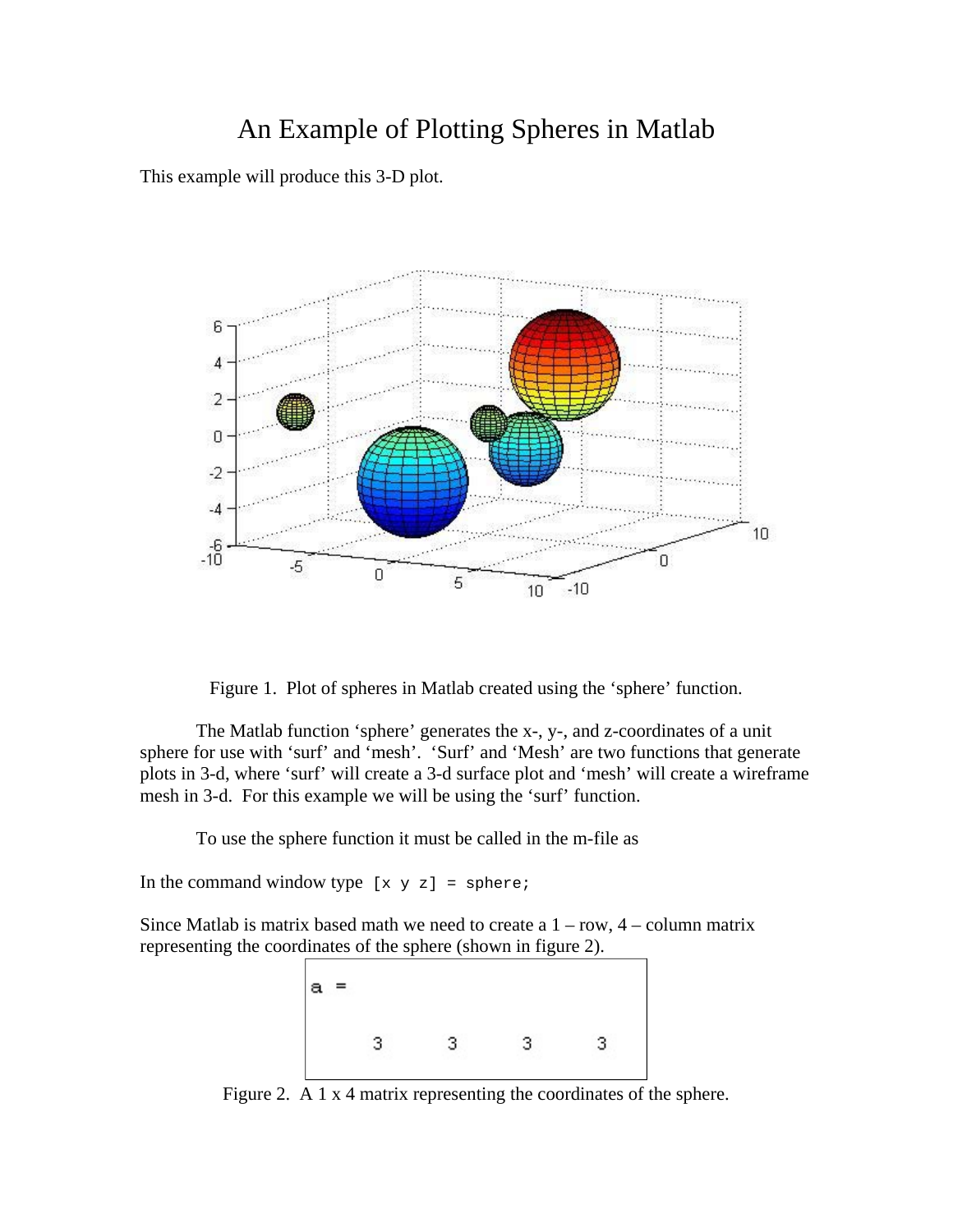Where the first column of the matrix represents the  $x -$  coordinate, the second column represents the  $y -$ coordinate, the third column represents the  $z -$ coordinate and the fourth column will represent the radius of the sphere. Typing in the code

a=[3 3 3 3]

will return a  $1 \times 4$  matrix as shown in figure 2. The next step is to plot the sphere using 'surf'. The code of the plotting line will read

 $s1=$ surf(x\*a(1,4)+a(1,1),y\*a(1,4)+a(1,2),z\*a(1,4)+a(1,3));

where s1 is the variable assigned to sphere 1, x, y and z are the variables x, y and z,  $a(1,4)$ represents the number in matrix 'a' in row 1 and column 4 and denotes the radius of the sphere.  $a(1,1)$  represents the number in row 1 and column1 of matrix 'a' and is the xcoordinate of the center of the sphere. The matlab code should now read

```
clc 
clear 
[x \ y \ z] = sphere;a=[3 3 3 3]
s1 = surf(x*a(1,4)+a(1,1),y*a(1,4)+a(1,2),z*a(1,4)+a(1,3));daspect([1 1 1])view(30,10)
```
daspect( $[1\ 1\ 1]$ ) changes the scale on each axis to 1 and view $(30,10)$  twists the view around the z-axis. When ran, this code will produce a plot as shown in figure 3.



Figure 3. Plot of 1 sphere centered at coordinate (3,3,3) with radius of 3.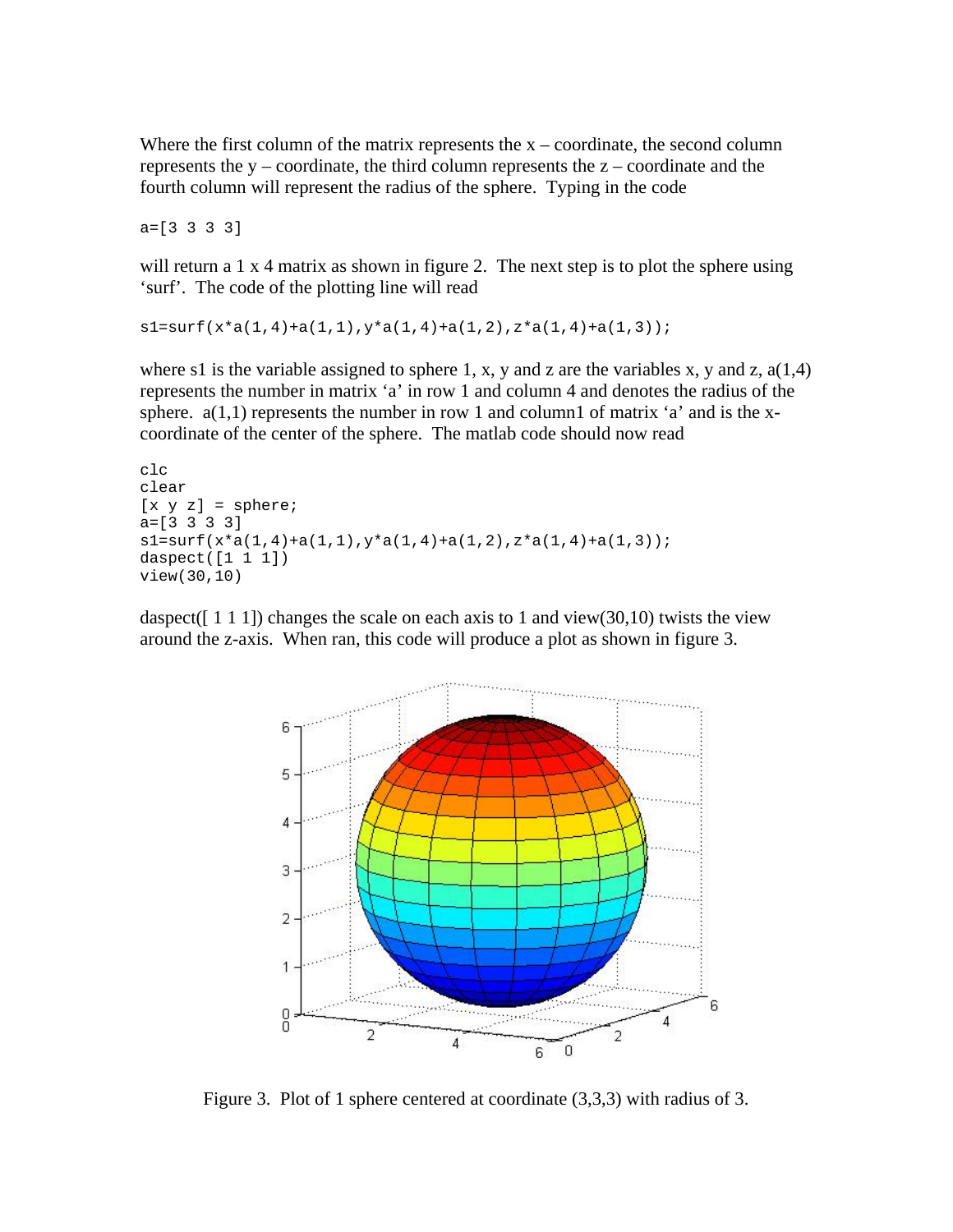To make another sphere in the same plot the 'hold' function must be executed prior to the next plot. The matrix must also be updated with a new row representing the second sphere. Matrix 'a' with 2 rows and 4 columns is shown next.

 $a=[3 \ 3 \ 3 \ 3 \ -3 \ -3 \ -3 \ 3]$ 

where the semicolon denotes a new row within the matrix. A new 'surf' must be inserted with reference to the correct number in the matrix 'a'. The code for this is shown next.

```
clc 
clear 
[x \ y \ z] = sphere;a=[3 \ 3 \ 3 \ 3 \ -3 \ -3 \ -3 \ 3]sl=surf(x*a(1,4)+a(1,1),y*a(1,4)+a(1,2),z*a(1,4)+a(1,3));
hold on
s2=surf(x*a(2,4)+a(2,1),y*a(2,4)+a(2,2),z*a(2,4)+a(2,3));
daspect([1 1 1])view(30,10)
```
When ran, this code produces a plot shown in figure 4.



Figure 4. Plot of 2 spheres of radius 3 with one centered at (-3,-3,-3) and the other centered at (3,3,3).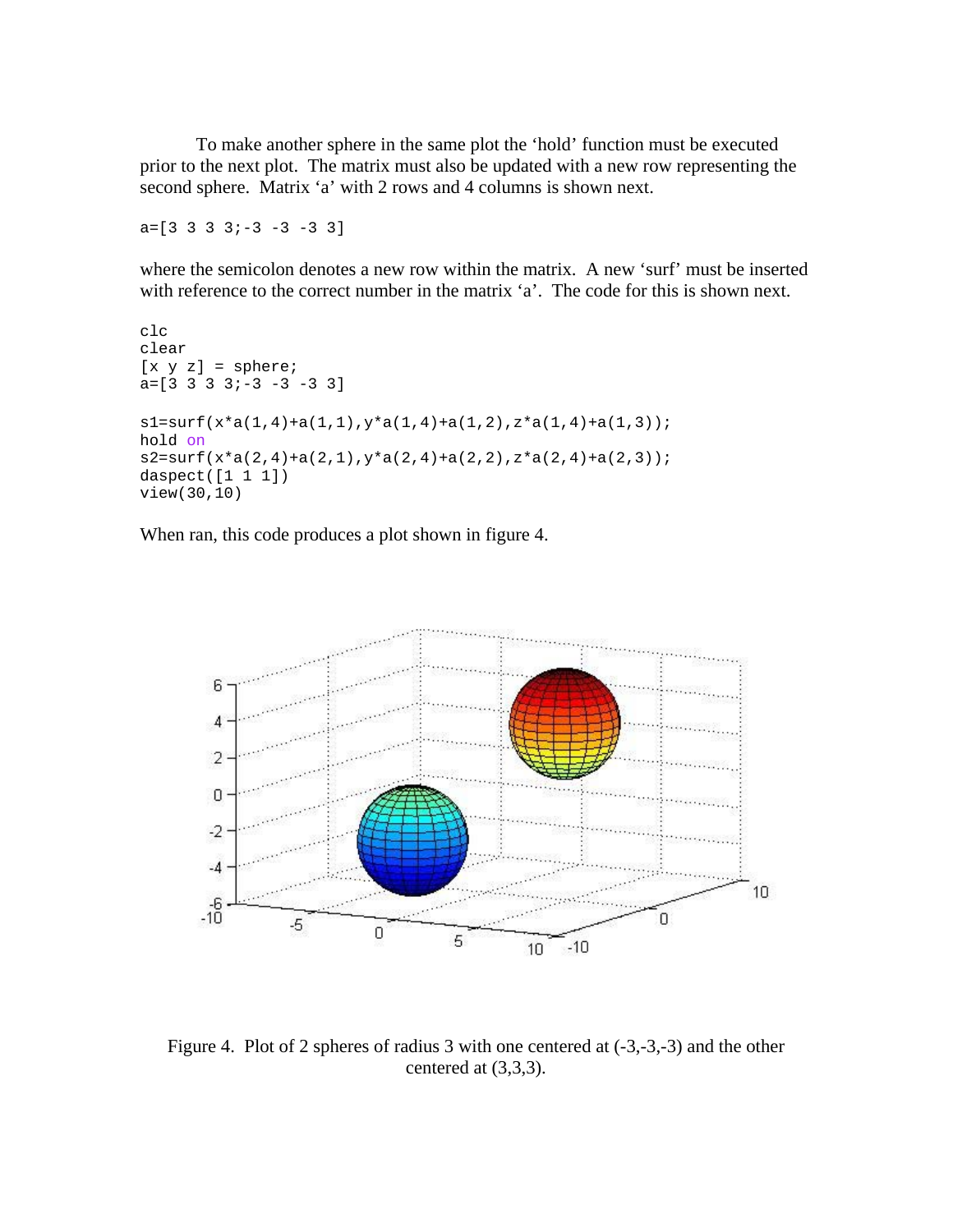To make another sphere with a smaller radius, simply insert another column into matrix 'a' with a different radius (the number in row 3 column 4) and a new 'surf' as shown next.

```
clc 
clear 
[x \ y \ z] = sphere;a=[3 3 3 3 i-3 -3 -3 3 i0 4 -2 2]s1=surf(x*a(1,4)+a(1,1),y*a(1,4)+a(1,2),z*a(1,4)+a(1,3));
hold on
s2=surf(x*a(2,4)+a(2,1),y*a(2,4)+a(2,2),z*a(2,4)+a(2,3));
s3=surf(x*a(3,4)+a(3,1),y*a(3,4)+a(3,2),z*a(3,4)+a(3,3));
daspect([1 1 1])view(30,10)
```
The plot for this code is shown in figure 5.



Figure 5. Plot of 3 spheres where, 2 have radii of 3 and one has a radius of 2.

 To make more spheres simply add more columns to the matrix 'a' and more 'surf's to plot each extra sphere as shown next.

clc clear  $[x \ y \ z] = sphere;$